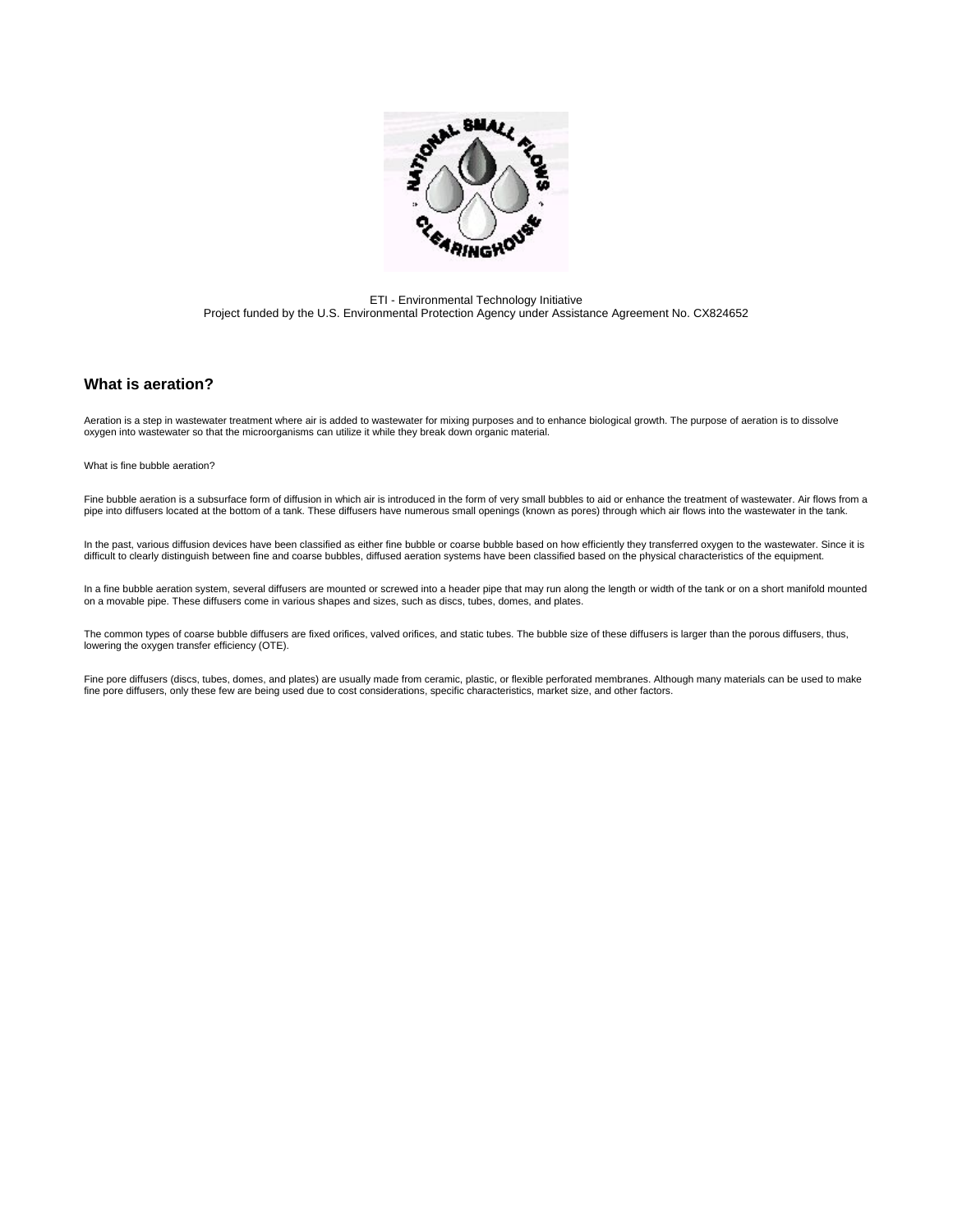

Figure 1: Schematic of Various Fine Bubble Diffusers

#### **What are the advantages and disadvantages of using fine bubble diffusers?**

## *Advantages*

- Exhibit high OTEs
- Exhibit high aeration efficiencies (mass oxygen transferred per unit power per unit time)
- Can satisfy high oxygen demands
- Are easily adaptable to existing basins for plant upgrades
- Result in lower volatile organic compound emissions than nonporous diffusers or mechanical aeration devices

## *Disadvantages*

- Fine pore diffusers are susceptible to chemical or biological fouling that may impair transfer efficiency and generate high headloss; as a result they require routine cleaning.
- Fine pore diffusers may be susceptible to chemical attack (especially perforated membranes); therefore, care must be exercised in the proper selection of materials for a given wastewater.
- Because of the high efficiencies of fine pore diffusers at low airflow rates, airflow distribution is critical to their performance and selection of proper airflow control orifices is important.